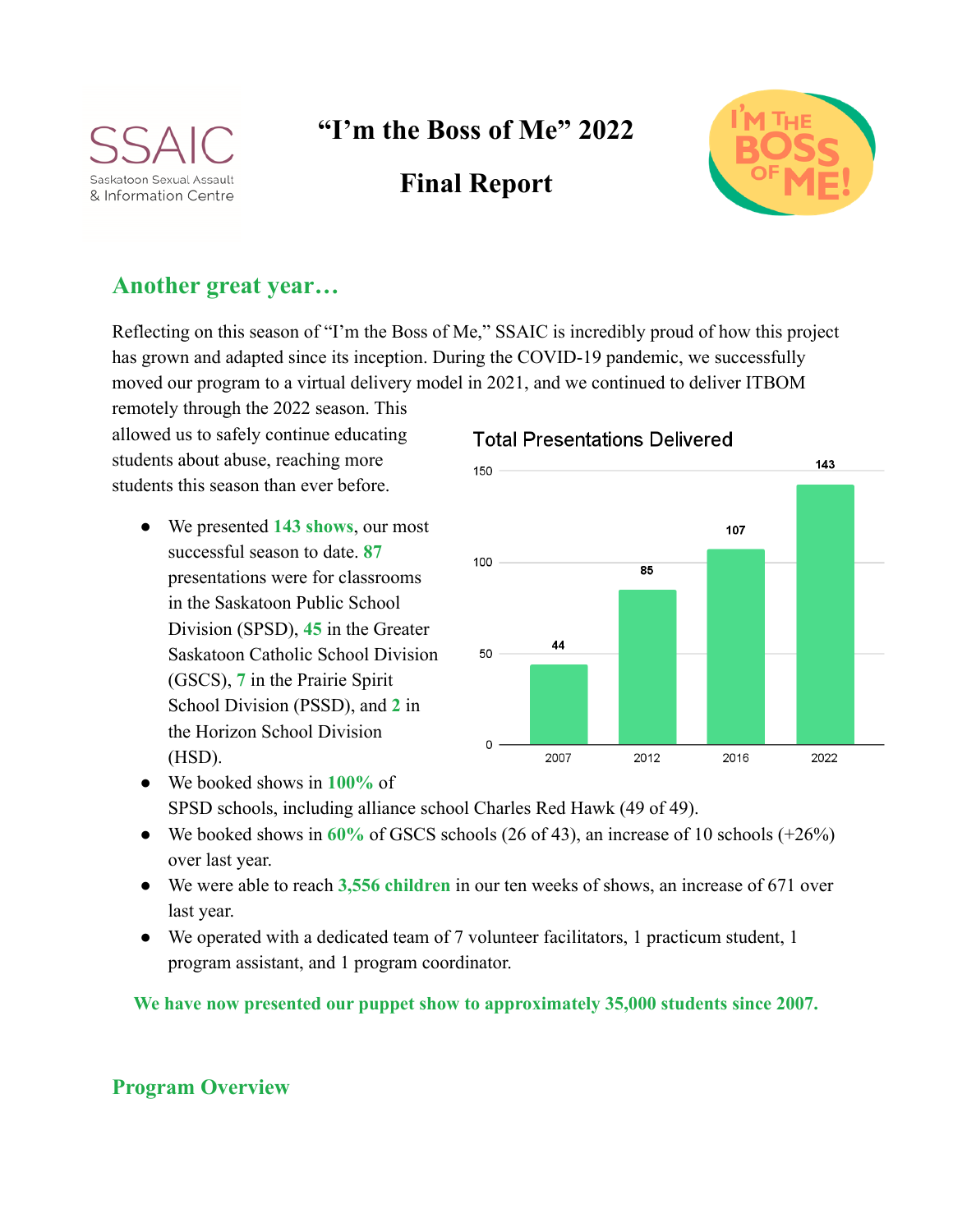"I'm the Boss of Me" is a school-based child sexual abuse education and prevention program delivered to students in Grade 4. It was created 17 years ago by SSAIC and operates in partnership with the SPSD and GSCS. Our program's goals are to teach children:

- What various types of child abuse are;
- That abuse from an adult is never their fault;
- That they should never keep secrets about abuse;
- That they have the right to say "no" to anything that makes them uncomfortable;
- How to identify a safe adult to tell about abuse, and;
- To have empathy for other children who experience abuse.

We aim to empower children through an understanding of bodily autonomy and consent at a young age in the hope of preventing children from staying silent when they are in abusive situations.

*How do we achieve this?* We provide classroom teachers with a full unit of curriculum-based lesson plans and request that two of the five lessons are delivered to students before our puppet show. These lessons were created to complement and expand on the concepts in the puppet show. They were designed to be easily picked up by teachers to engage Grade 4 students in order to maximize our message – that everyone is the boss of their own bodies. We schedule 50 minutes for each presentation, which includes an age-appropriate, interactive, and engaging puppet show about child sexual abuse, followed by a large group discussion.

**Virtual Model:** After moving to remote delivery for the 2021 season, we intended to implement a "hybrid" model of ITBOM for the 2022 season. Rather than a strictly in-person or virtual delivery model, we would combine the two delivery formats. However, COVID-19 again disrupted our plans due to ongoing precautions. SSAIC is passionate about continuing to deliver ITBOM, and we remain committed to supporting the wellbeing of young students and their understanding of healthy relationships, types of abuse, impacts of abuse, and support networks. Therefore, we continued to deliver ITBOM remotely via Zoom, which presents its own benefits. This virtual format reduces the number of volunteers required for in-person delivery, resulting in a smaller, stronger, and more close-knit group of program facilitators.

We continued to emphasize the importance of school counsellors being in attendance for every presentation. This is to ensure students who may disclose abuse during the show or were distressed by the content are adequately supported.

**Professional Development for Teachers / Counsellors / Administrators:** In January, before the show delivery season began, SSAIC offered virtual training to Grade 4 teachers,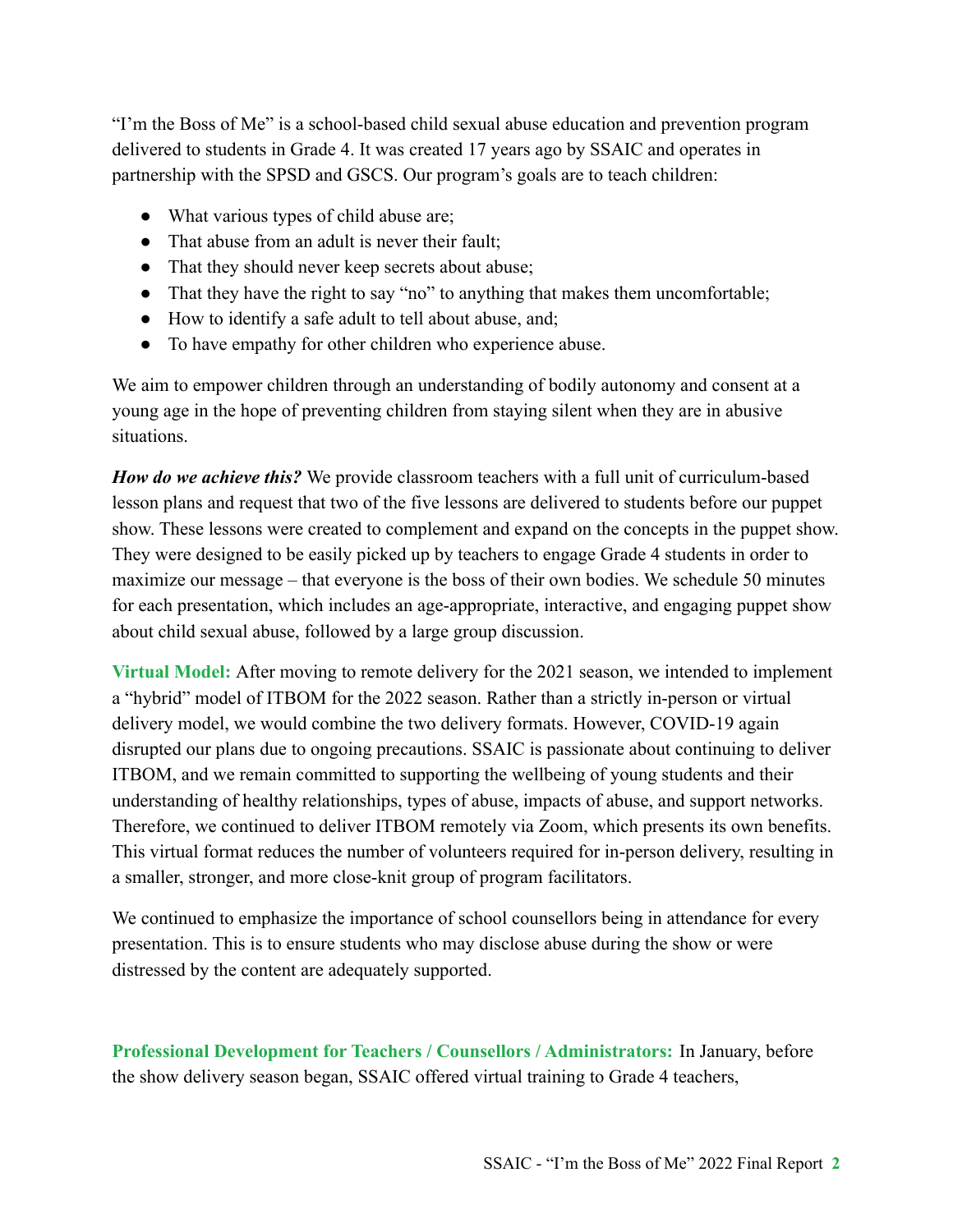administrators, and school counsellors. The material covered in the sessions included information on:

- Introducing the ITBOM program and how it works;
- The signs of child sexual abuse;
- The operation of systematic grooming used by perpetrators and the impacts of this process on children and their caregivers;
- How to support a child who discloses sexual or other types of abuse in a trauma-informed way;
- How to report a disclosure or suspicion of child abuse to the proper authority;
- What the process of reporting child abuse to police and/or the Ministry of Social Services looks like;
- Resources and services available in Saskatoon for children and their caregivers; and
- Where these professionals can get support or counselling for themselves if they require.

This was the second year we have offered this training, which 33 professionals registered to receive (an increase of 6 people over last year). It is worth noting that 9 professionals from the Prairie Spirit School Division (PSSD) attended this presentation, 2 of whom were inspired to share their enthusiasm for ITBOM with colleagues. This resulted in 7 registration requests for ITBOM in PSSD classrooms, which we were able to provide. With the objective to reach as many students as possible, expanding the program outside of the immediate Saskatoon area has been a goal of ours at SSAIC, and this opportunity to introduce ITBOM to Prairie Spirit schools was encouraging. We hope to continue to foster relationships with the Prairie Spirit School Division to express our interest in partnering with them in the future to bring ITBOM to their classrooms.

*"We had the same facilitator in both [of my schools] and she was AMAZING. She kept the kiddos super engaged and answered all of the questions thoroughly! Both teachers loved the presentations and we will look at rebooking for next year."*

*"I found the presentation stimulated a lot of discussion with the students. Their comments and questions illustrated the positive impact their experiences from the lesson plans and presentation had on their learning of abuse and, in particular, sexual abuse. I will be advising other counsellors and teachers of this age group to participate in ITBOM if it is available next year. Thank you for your work and support in making this program available to students!!!"*

*- School counsellors in the Prairie Spirit School Division*

**Program Delivery**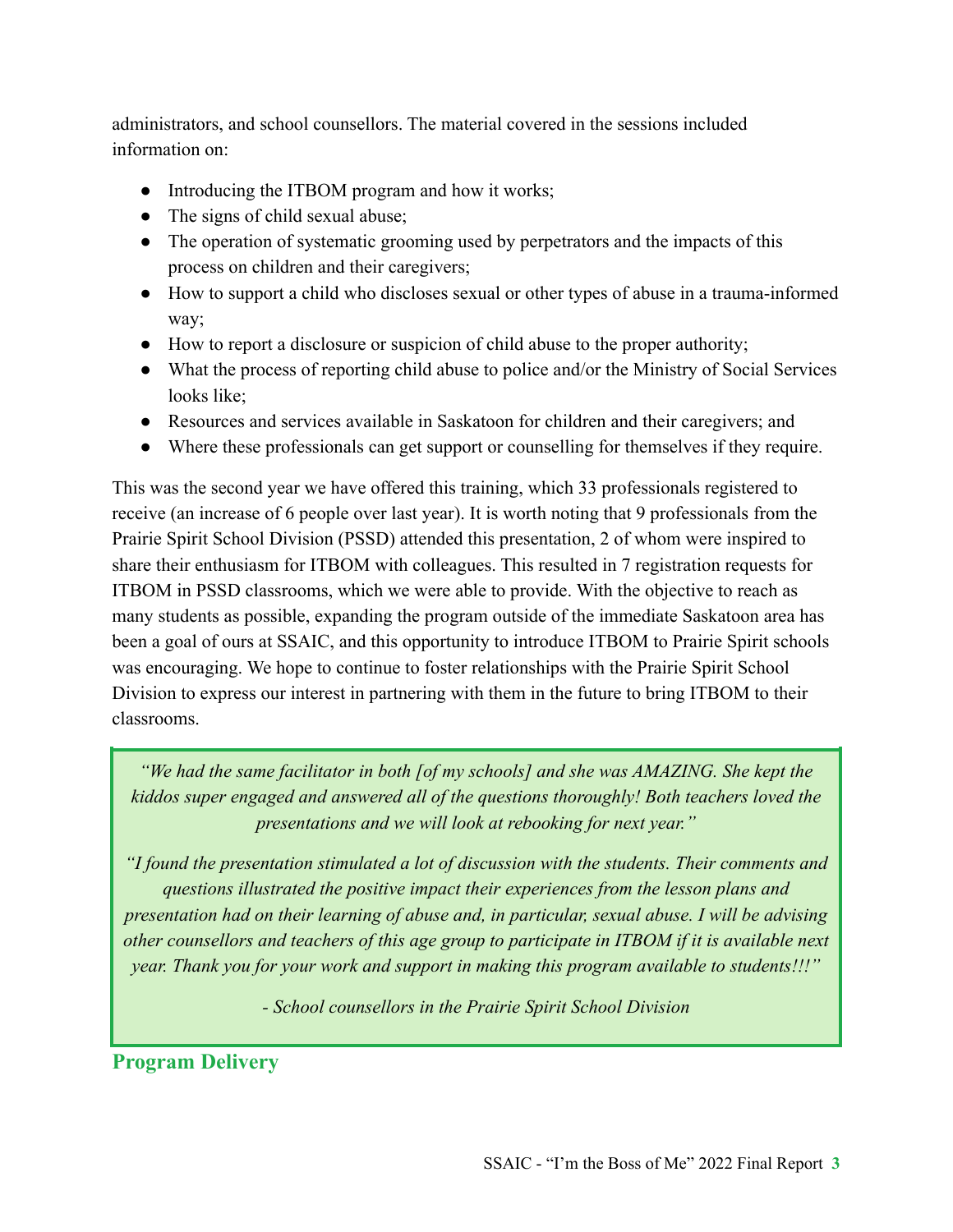Despite our ITBOM delivery season being a short ten weeks, the Program Coordinator, with help from the Program Assistant, works throughout the year to prepare the program for delivery. Responsibilities behind the scenes include recruiting and training program facilitators, updating the material packages provided to schools across the city, booking presentations, and looking for new ways to expand and enrich our program. We work closely with the Saskatoon Public School Division (SPSD) and Greater Saskatoon Catholic Schools (GSCS) to improve the program on an ongoing basis. Through this collaboration we are able to appropriately translate the tough topics to our key stakeholders: the students.

We take facilitator recruitment and training very seriously. We require dedicated, kind, and approachable individuals who are comfortable and skilled with children and value the goals of our program. Facilitators must pass a vulnerable sector criminal record check and attend one half-day of child sexual abuse and presentation training pre-season in order to be eligible to present the show. This year, we also invited new facilitators to view a puppet show presentation from start to finish prior to hosting their first shows. Each new facilitator's initial shows are "shadowed" by either the Program Coordinator or Assistant. In addition to the narration of the puppet show, our program facilitators carry the responsibilities of working with the teacher to introduce the program, managing the presentation, facilitating a large group discussion, communicating any concerns or disclosures of child sexual abuse to the teacher or school counsellor, and communicating with the Program Assistant about any issues, concerns, or disclosures.

During the program delivery season (mid-January to the end of March), our Program Assistant is responsible for providing teachers with lesson plans, booking shows for each Grade 4 classroom in Saskatoon, organizing and inviting classroom teachers to Zoom meetings, scheduling facilitators to deliver each show, supervising the facilitators, and answering questions from teachers, administrators, parents, and school counsellors. The counselling team at SSAIC is also available to any of these individuals who have been personally affected by sexualized violence (either directly or indirectly) and are looking for support after being exposed to the material.

Technology continues to support the efficiency and overall success of this program. We use an online booking system, electronic communication and delivery of the lesson plans, and digital feedback forms. The program is evaluated by collecting feedback from four of our stakeholder groups. Students are given an opportunity to provide feedback through a "head / heart / hands" exercise where they answer three questions about their learnings from the presentation. Teachers are asked to reflect on their experience of the presentation, their interpretation of their students' experiences of the presentation, any feedback regarding the lesson plans, and any general comments or concerns. School counsellors are provided with a similar evaluation form. Program facilitators are asked to assess their satisfaction with their experience, whether participation in the program helped achieve personal or professional development goals, and provide any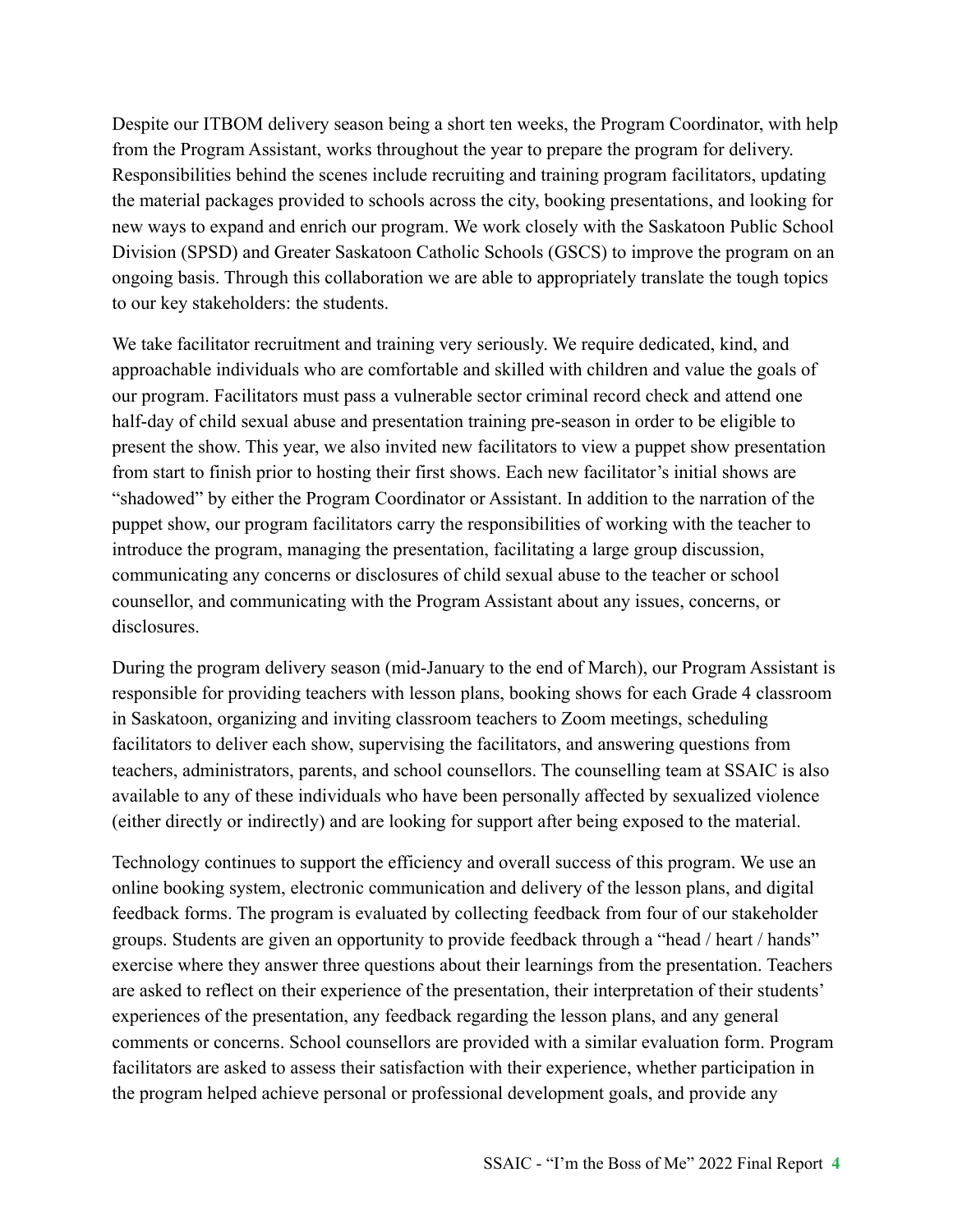recommendations they may have for changes to the program. We use this feedback to guide future improvements.

# **Program Costs**

Costs of the program include the wages for core staff, honoraria for our program facilitators, office supplies (including paid Zoom accounts), copying and printing resources, and facilitator appreciation. Our program would not succeed without the skill and dedication of our program facilitators, and we've chosen to pay them a small honorarium for each show. Some facilitators use the honorarium in place of a part-time job and it serves to accommodate them for this tough subject matter and secure their availability.

## **Funding**

Our ability to deliver this program each year depends on the availability of grants, donor dollars, and our own agency's fundraising to cover a large portion of the costs. In 2022, our funding for "I'm the Boss of Me" came from three core funders. Our partners, the Saskatoon Public School Division (SPSD) and Greater Saskatoon Catholic Schools (GSCS), have continued to fund the program annually since its inception. We were also fortunate to secure funding through grants from the Community Initiatives Fund (CIF) once again. We thank those donors for their ongoing support.

## **Stakeholders & Feedback**

The following is a breakdown of the primary participants of this program:

- 143 teachers;
- 46 school counsellors;
- 3,556 grade 4 students; and
- 8 program facilitators (1 returning volunteer, 6 new volunteers, and 1 practicum student).
- In total, 140 volunteer hours were completed (33 of these hours were completed by our practicum student).

**Students**: The students are our number one priority. Through "I'm the Boss of Me," students learn what abuse is, that abuse is never their fault, that they should never keep secrets about abuse, that they have the right to say "no" to anything that makes them uncomfortable, how to identify a safe adult to tell about abuse, and to have empathy for other children who experience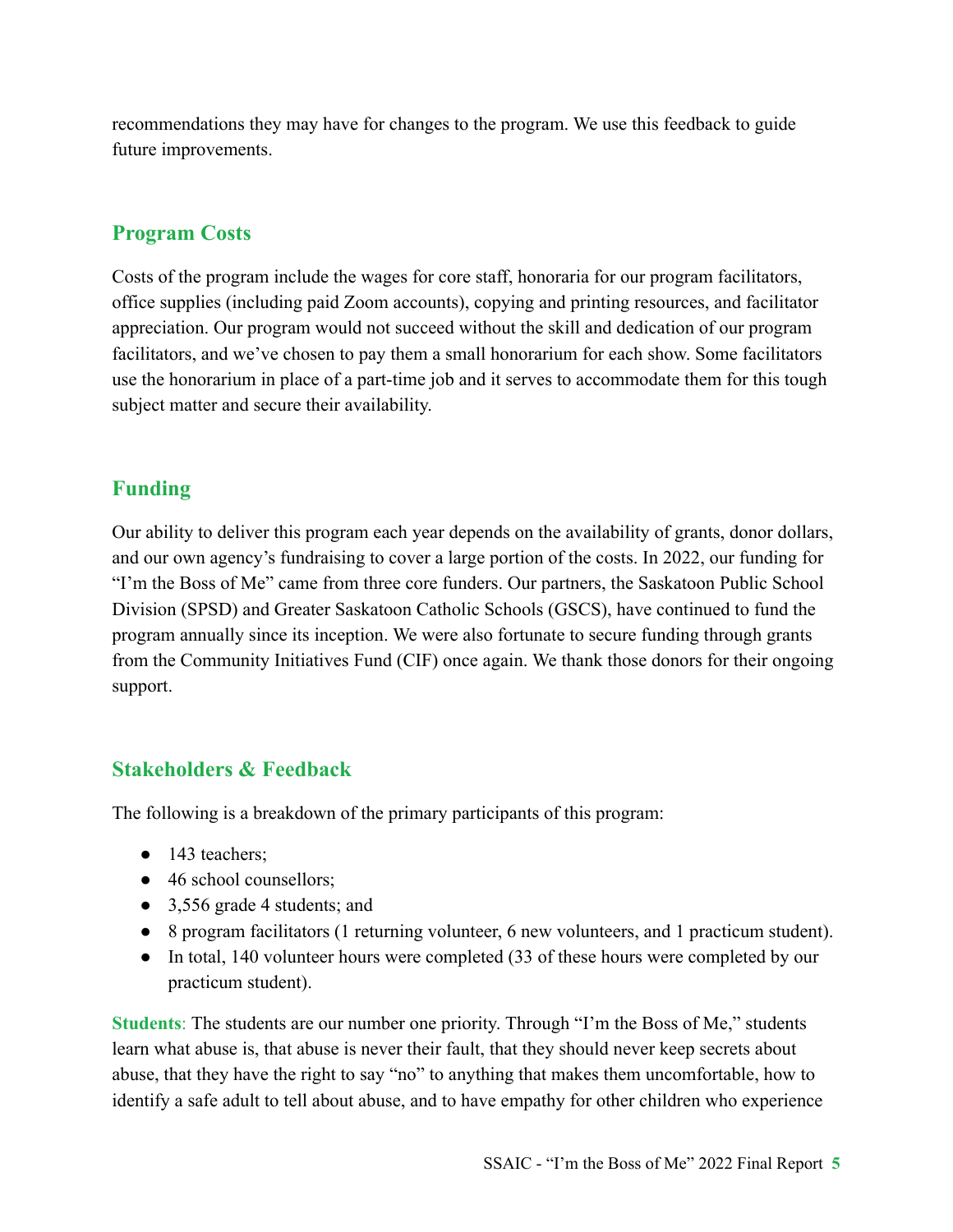abuse. These teachings are communicated through our puppet show, group discussions, and the lesson plans delivered by their teacher. We further present each classroom with a poster that lists the Kid's Help Line and our 24-hour sexual assault crisis line phone number. Our goal is that every student feels empowered by our program to say "no" and has the tools to protect themselves from sexual and other forms of abuse.

**Student Feedback:** Students were given an opportunity to provide feedback directly after the puppet show through a "head / heart / hands" exercise. This evaluation collects intellectual, emotional, and behavioural feedback in the form of three questions: **Students' Most Common Takeaways** 

- **1. Head** What did you learn from the puppet show? The "head" is meant to assess what students remember from the presentation. It allows us as presenters to know which areas of the presentation were memorable or impactful.
- **2. Heart** How did the puppet show make you feel? The "heart" is meant to assess if the presentation elicited any emotion in the students. By associating the presentation with an emotional connection, students are more likely to retain knowledge.



**3. Hands** - What is something you will do

from now on? The "hands" is meant to assess if there were any actionable items that the students drew from the presentation. A call to action is one of the most effective ways to ensure knowledge retention.

*"It made me feel courageous. It made me understand that abuse is not okay."*

*- Grade 4 Student*

*"You are the boss of you, I'm the boss of me, if [abuse] happens to me it is not my fault and tell an adult more than 1 time."*

*- Grade 4 Students on what they learned from "I'm the Boss of Me"*

Of the 3,556 students that received our show this year, we received feedback from 5 classrooms, totalling 110 students. This provided us with valuable information about how they interpret our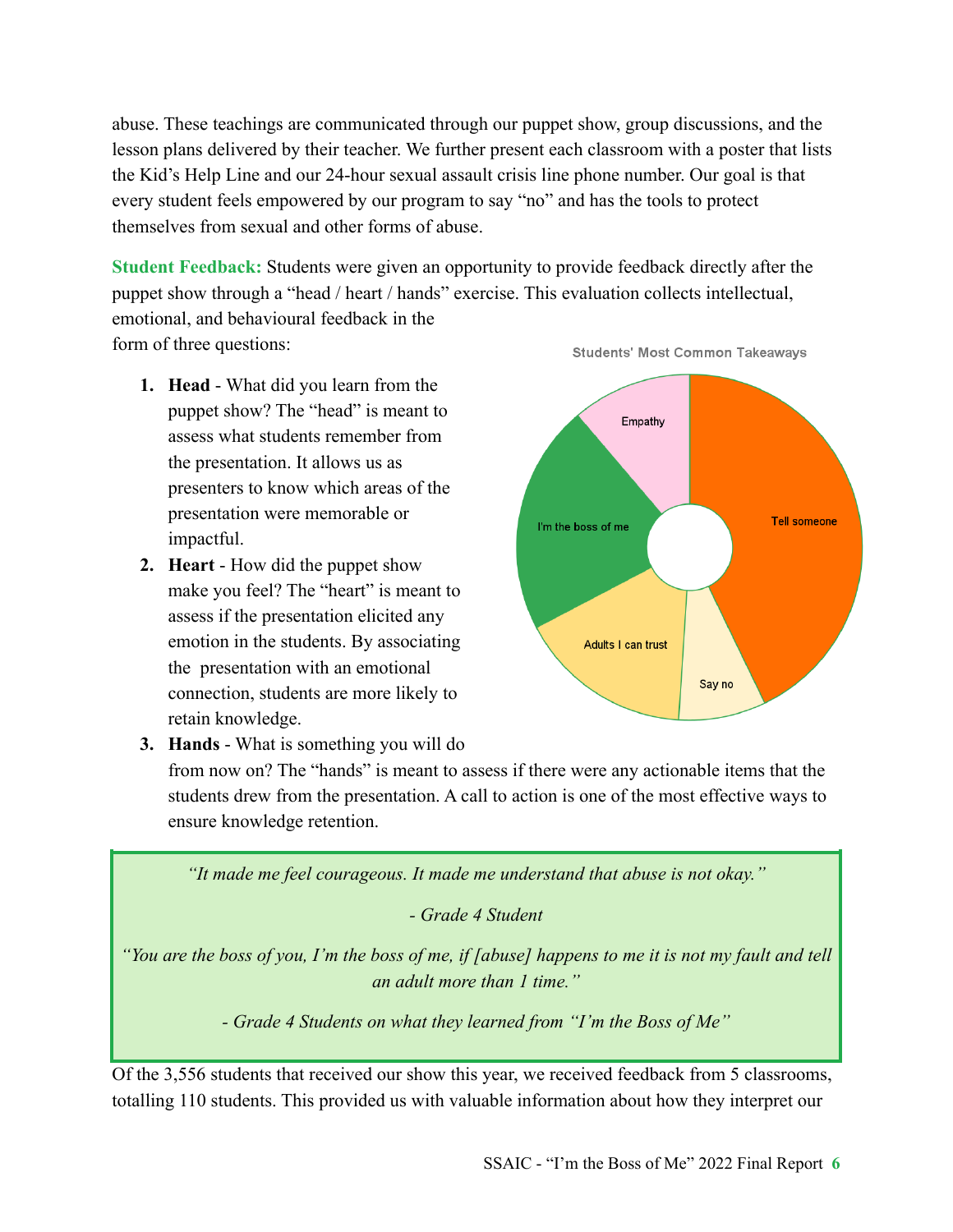presentation. When asked how the show made the students feel, emotions such as weird, sad, safer, and uncomfortable emerged as themes (illustrated in the image to the right; the bigger the word, the more common the response). When asked about what they learned from "I'm the Boss of Me," the most frequent responses included:

- "Tell an adult if something is happening to you / you need help."
- "That I'm the Boss of Me!"
- "Not to keep secrets from trusted adults."
- "To say 'no.'"
- "Help others / my friends who are being abused."



**Teachers**: "I'm the Boss of Me" is not simply a one-time presentation; teachers benefit by receiving 5 curriculum-based lesson plans on child sexual abuse education to bookend the puppet show presentation. These lesson plans achieve many outcomes and indicators that are outlined in the Grade 4 Saskatchewan Health Curriculum, helping to take some of the planning workload off of teachers. In addition, teachers receive resources that assist in the delivery of this difficult topic to children, information about their duty to report, and the full support of the SSAIC counselling team. We work to adequately support teachers in facilitating this topic to children and, recognizing that the teachers may be among the survivor population, aim to support them in any way we can.

*"The show was presented in a very age-appropriate, digestible way for the students. It breaks down the difficult discussion topics and allows the students to understand the importance of recognizing and communicating about abuse."*

*"She [the facilitator] was great! Interactive and answered all questions well."*

*- Grade 4 Teachers*

Of the 44 teachers that provided feedback (31% of all teachers that received the puppet show and lesson plans), we received the following data pools:

General Feedback: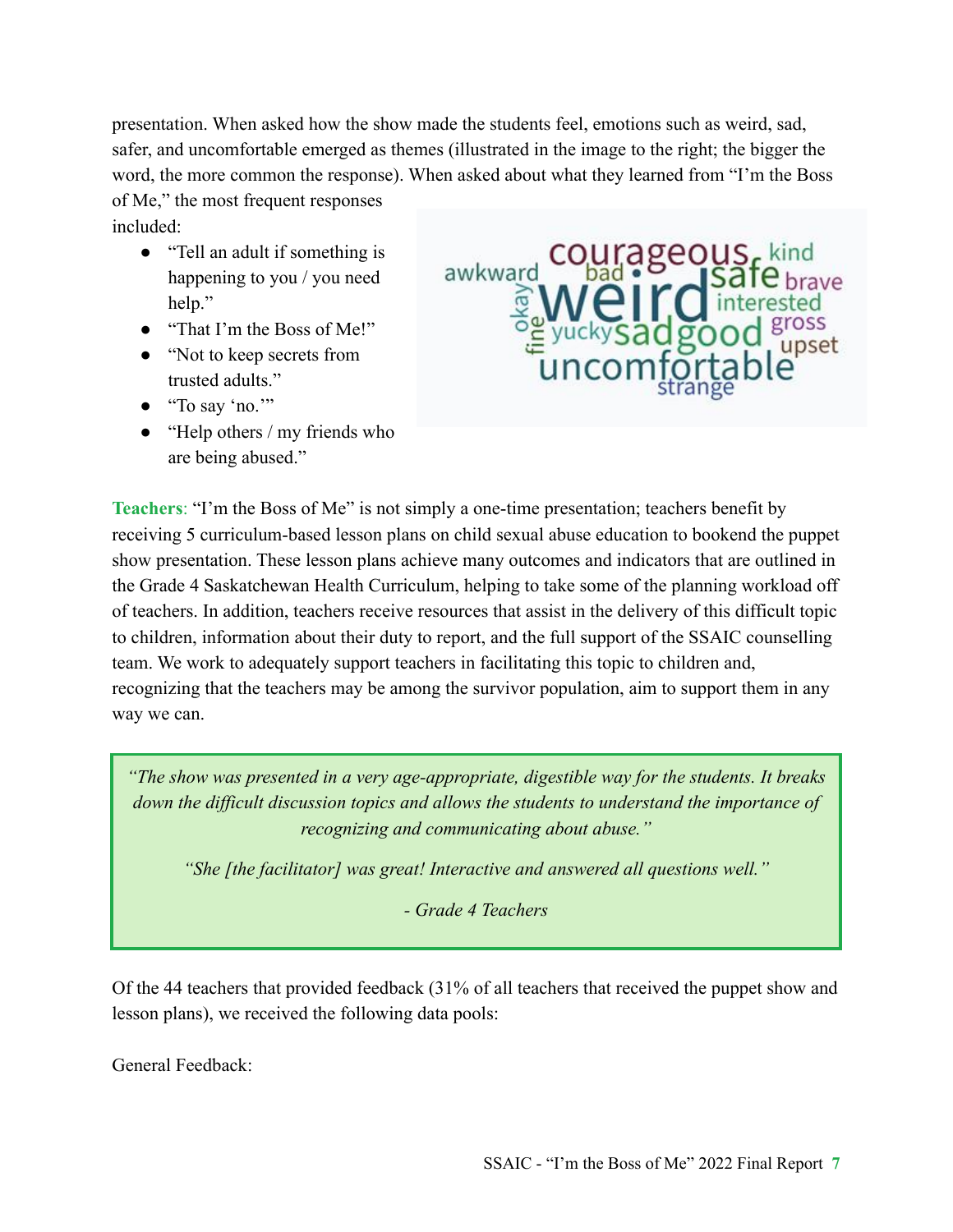- 100% of respondents shared that they would be happy to host "I'm the Boss of Me" again.
- 72% of respondents had hosted the puppet show in prior years.
- 100% of respondents agreed that the presentation of the puppet show was delivered in a professional and knowledgeable manner.

Feedback specifically on the lesson plans:

- 88.6% of the respondents completed 2 or more of the 5 additional lesson plans in the "I'm the Boss of Me" unit.
- 100% of the respondents agreed or strongly agreed that the lesson plans provided relevant supplementary material.
- 100% of the respondents agreed or strongly agreed that the lesson plans were clearly outlined and easy to follow.
- 100% of the respondents agreed or strongly agreed that the lesson plans enhanced their students' knowledge about abuse.
- 97.7% of the respondents agreed or strongly agreed that the lesson plans and content within them was easy to present and adapt for their students. The remaining 3.3% (one respondent) neither agreed nor disagreed.
- 88.4% of the respondents agreed or strongly agreed that their students enjoyed the activities included in the lesson plans. The remaining 11.6% neither agreed nor disagreed.
- 97.7% of the respondents felt the lesson plans were age-appropriate. The remaining 3.3% (one respondent) neither agreed nor disagreed.
- 97.7% of the respondents felt the lesson plans met their curricular outcomes. The remaining 3.3% (one respondent) neither agreed nor disagreed.
- 100% of the respondents rated the lesson plans 3 out of 5 or better, with over half of respondents rating the lesson plans 5 out of 5.

Feedback specifically on the supplementary content, and learning outcomes:

- 90% of the respondents felt as though they became more knowledgeable about child sexual abuse. The remaining 10% indicated they were neutral.
- 90% of the respondents feel more familiar with the indicators of child sexual abuse. The remaining 10% were neutral.
- 85% of the respondents feel more comfortable addressing child sexual abuse with their students. The remaining 15% were neutral.
- 90% of the respondents reported understanding how to respond to and report child sexual abuse. The remaining 10% were neutral.
- 95% of the respondents reported that they are aware of the support services that exist for survivors of sexual abuse. The remaining 5% were neutral.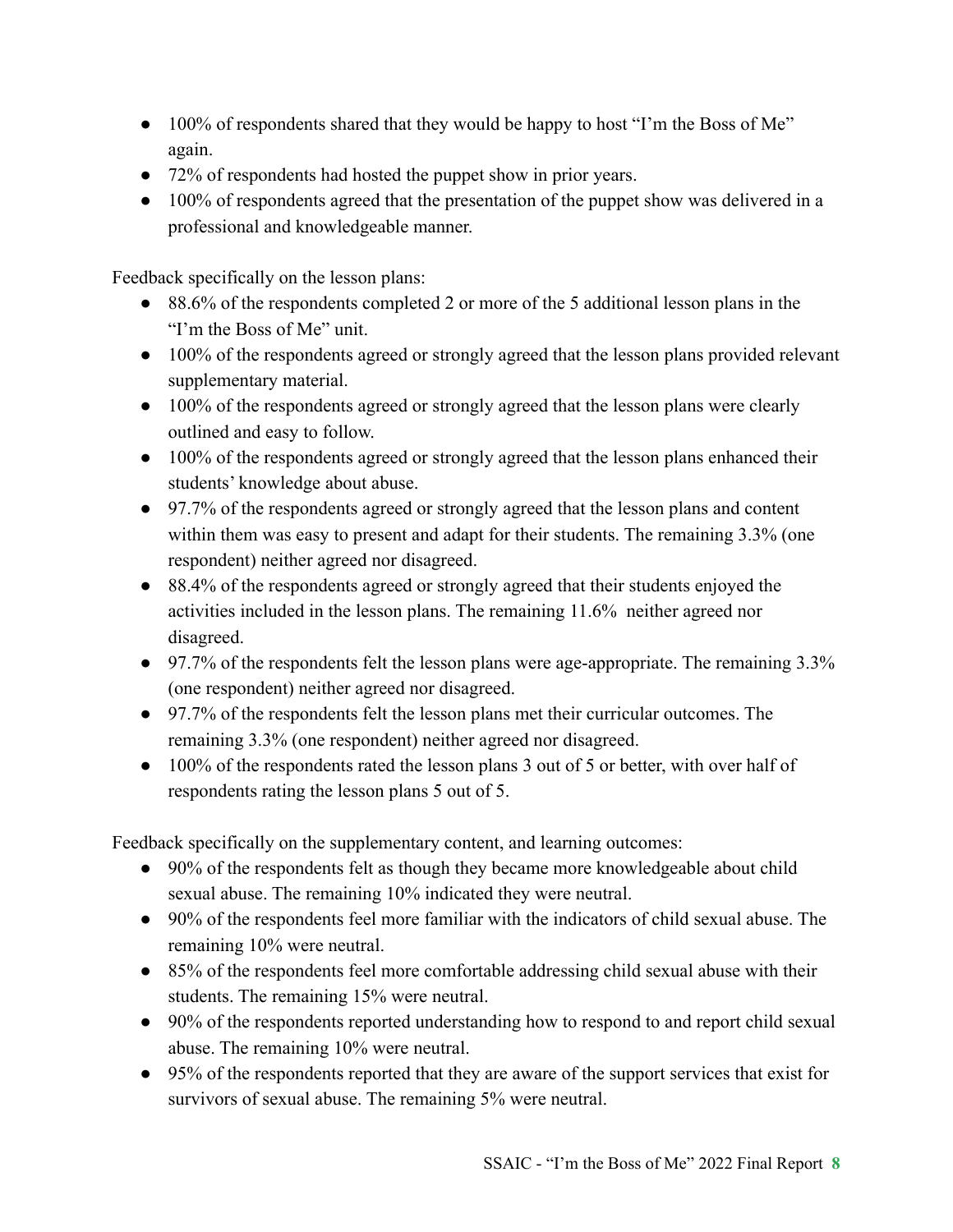- 100% of the respondents believe that the information presented was relevant to their students.
- 95% of the respondents believe the information presented was appropriate and professional. The remaining 5% were neutral.
- 90% of the respondents feel as though the information provided had an impact on the way they respond to students' concerns in the classroom. 5% were neutral and 5% did not feel they would respond differently to students' concerns as a result of receiving the information.

**Counselling Team**: We haven't forgotten about our fellow social workers and school counsellors! Our program provides a resource package and support to this team in the form of age appropriate handouts, referral information for children who disclose, and access to our counselling team at SSAIC for any additional questions they have or support they may need. Extra training seminars are available to this group, as well as personalized support from the Program Coordinator.

*"I cover 3 schools and therefore had many presentations. All of the presenters were wonderful! They did a great job of presenting their information while also balancing the questions and the needs of the specific classes they were working with. They all did a beautiful job of interacting with the students and answering all questions in a factual, age-appropriate manner."*

*"Each of the presenters were wonderful and engaging. I sat through 7 ITBOM presentations this school year and I think they were all very well received."*

*- School Counsellors*

Of the 46 counsellors who had puppet shows booked at their schools, 20 provided feedback (43.5%) from which we received the following data:

- 100% of the respondents were able to attend the shows booked at their schools.
- 95% of the respondents rated our facilitator's readiness to present 5 out of 5. One respondent indicated 2 out of 5 but provided the following explanation, *"While there seemed to be mixed signals with the intended presenter, the presentation got picked up by another person who did a fantastic job! The quick work to get things up and running was noted and appreciated."*
- 100% of the respondents felt the puppet show was delivered in a professional, knowledgeable fashion.

**Program Facilitators:** The program facilitators host and narrate our shows, lead group discussions, represent the Saskatoon Sexual Assault & Information Centre, and are the backbone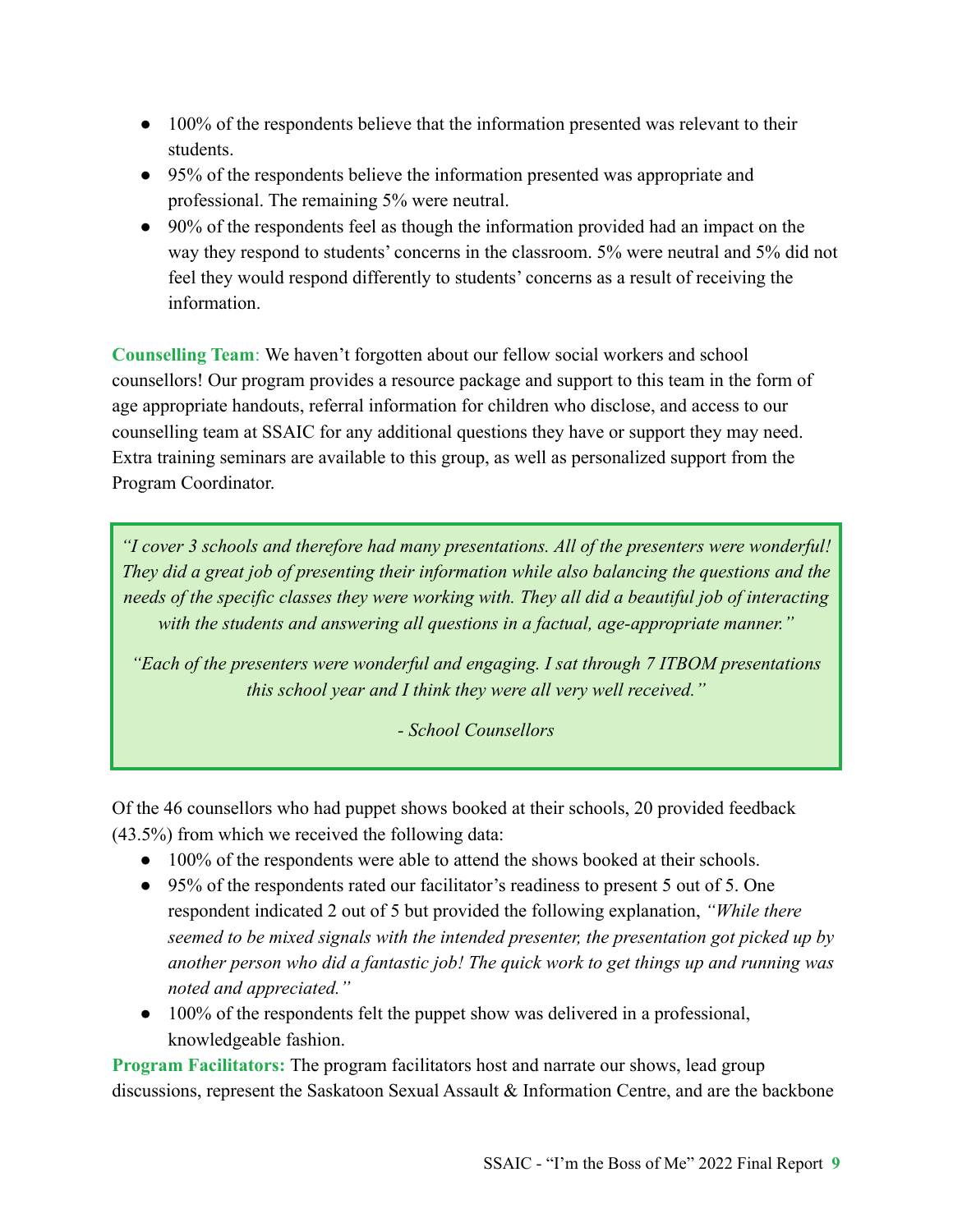of our program. These facilitators are most often university students in human service colleges, but can be from any walk of life. In addition to 1 returning volunteer, we welcomed 6 new volunteer facilitators and our Practicum Student who each attended a virtual training in early January, observed a puppet show presentation, and were shadowed by the Program Coordinator or Assistant before presenting their first shows. In addition to learning the script and honing their performing skills, ITBOM facilitators learn the signs of child sexual abuse, how to talk to children about abuse, and how to receive a disclosure in a trauma-informed way. The goal is that facilitators take away skills and information that they find valuable and will assist them in their future endeavours.

*"In my opinion the support we received was amazing, whenever there was a technical issue or issue of any other kind Jen and Morgan were always on standby to help through the process whatever that entailed. Knowing we're so fully supported is a main reason I am comfortable continuing with this program year after year."*

*"ITBOM has provided me with the opportunity to strengthen my presentation skills and adapt to situations that may arise in the classroom! It has given me skills that I can take forward for the rest of my life and apply in all aspects of my life. The schools, classes, kids, and staff at the Centre are all so accommodating and supportive!"*

#### *- Volunteer Facilitators*

Of the 6 program facilitators that provided feedback (75% of total program facilitators), we received the following data:

- 100% of respondents felt the recruitment process was handled efficiently.
- 100% of respondents felt the training adequately prepared them for delivery of the program.
- 100% of respondents felt the booking process was well administered.
- 100% of respondents felt the level of supervision and support was appropriate for them.
- 100% of respondents felt that they became better educated about child sexual abuse and how it is experienced by a child.
- 100% of respondents felt better educated about how to support a child who discloses child sexual abuse.
- 100% of respondents feel more comfortable discussing the impacts and indicators of child sexual abuse.
- 100% of respondents felt they had increased their skills and comfort level in talking with children in a small group setting.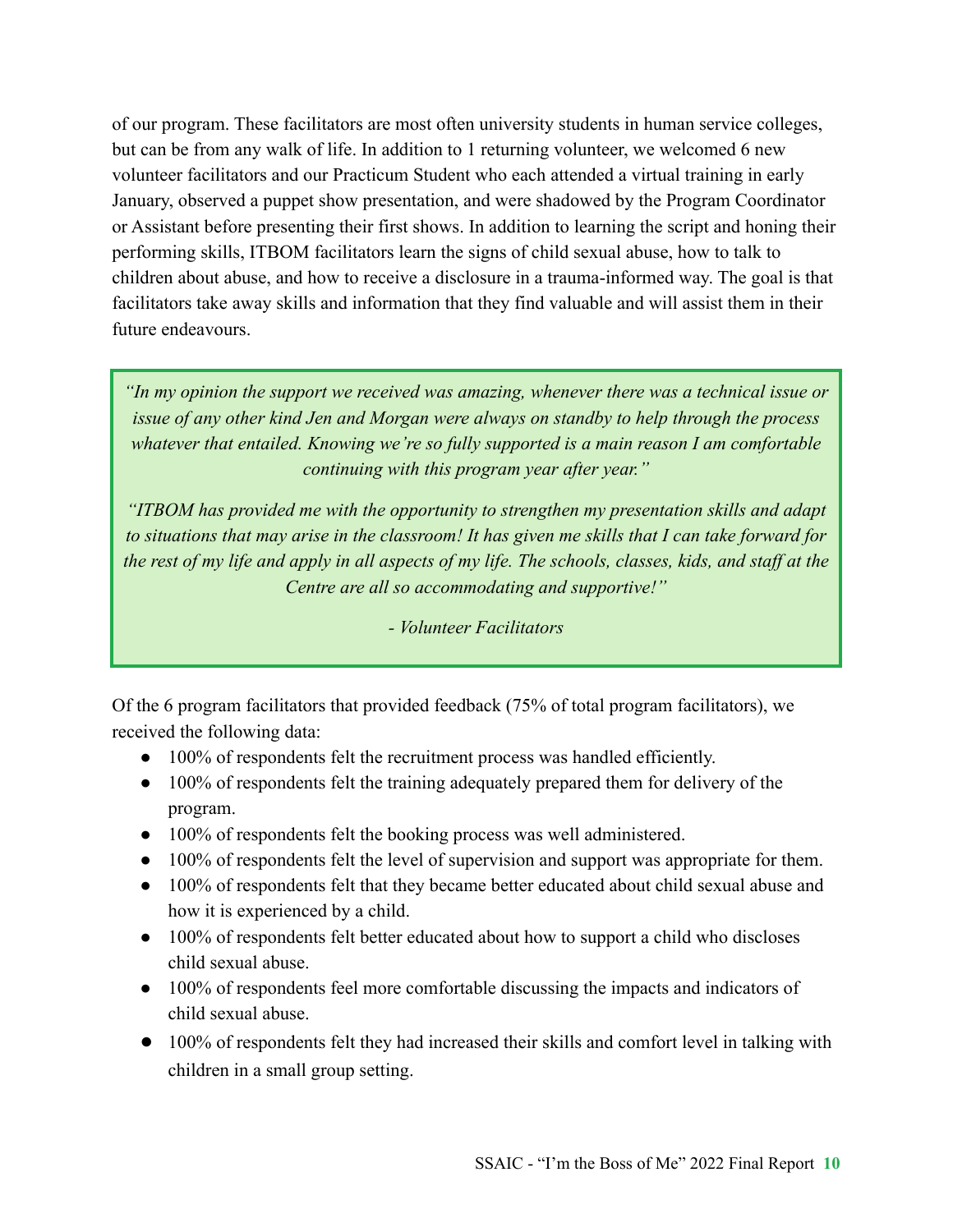● 100% of respondents said the program met the expectations and goals they had set for themselves.

**Parents:** We know that the messages of our program extend beyond the classroom, so we aim to support parents of our program when we can. A personalized letter to parents is shared electronically by teachers on behalf of SSAIC, informing them that their children will be receiving the child sexual abuse education program. We felt that explaining to parents what their children would be learning, why this content is so critical, and where they can find additional resources for their children and themselves was essential to creating comfort around this heavy topic. Our two resources for parents were also highlighted in this letter if parents were looking for further tools to support their children, as well as SSAIC's information and support services.

#### **Recommendations for Improvement**

Responses from each of the stakeholder groups elicited the following recommendations:

- "I think everything was already done so well! One question to potentially add which builds off of the question regarding secrets - is to ask what secrets you should keep from the internet. When differentiating between bad secrets, good secrets, and personal information, I found many kids bring up that you shouldn't share personal information on the internet. Given that internet abuse is mentioned within the definitions, I often built on that students' answer and asked for examples of things you shouldn't share on the internet (name, address, pictures, etc.). I also found that almost all classes had discussed this topic more extensively than other types of abuse, which helped kids feel more comfortable answering other questions and engaging with the discussion." *(- volunteer facilitator)*
- "She had a lovely, warm, and affirming way with the kids. One way to improve: She used some language that was counselling jargon and isn't relatable for Gr 4 students. For instance, she invited students to make space for everyone's feelings and reactions to the content. Gr 4 students are likely to take this language literally, as if it's about respecting others' physical space. It would facilitate students' understanding of the concept if she said something like "let's respect our classmates' thoughts, feelings, and reactions to the puppet show because it's about a difficult topic and everyone might respond differently. Whatever other kids need to do to cope during or after the show is okay, and there are adults - counsellor." *(- school counsellor)*
- "The message is so important and I think that the curriculum is good. After many years of watching this, I think it would be good to get some input about puppeteering. It's to be more inviting and engaging for the kids." *(- teacher)*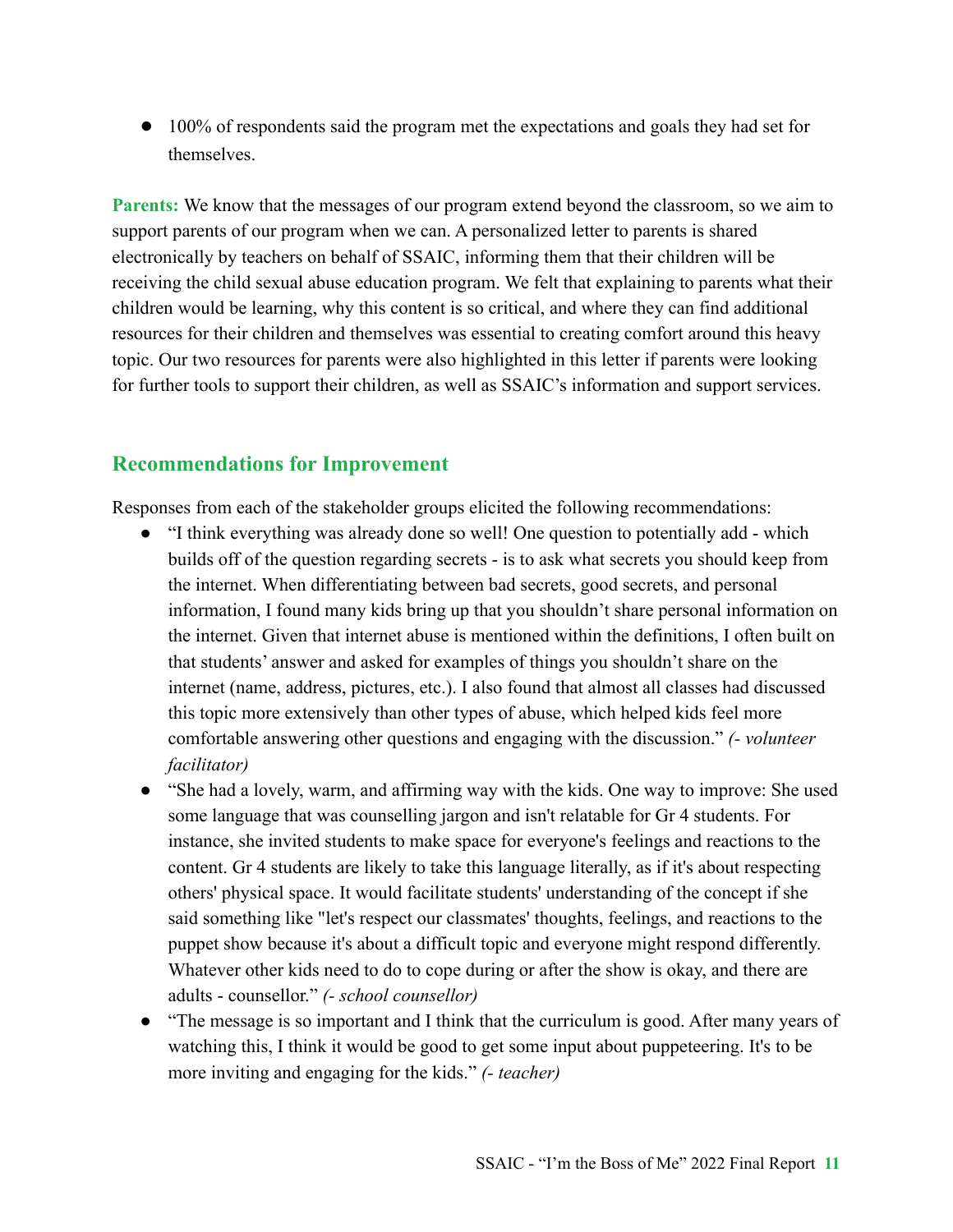- "We had one student who was beginning to get into a bit of victim blaming by asking questions such as why didn't they just lock the door, why didn't they just say no or run away or tell someone else and I think that could have been a very teachable moment about victim blaming and how harmful that is to society, others, and of course, the victim." *(- teacher)*
- "Hopefully next year we can get back to live. The kids always enjoy handling the puppets and having in person discussions after the show." *(- teacher)*
- "When presenting virtually, if classes could have a good microphone then the presenter could hear student questions and the teacher would not have to relay every question back to the presenter." *(- teacher)*
- "It was well done considering it had to be done virtually! I wish there was the option to even have 1 ITBOM facilitator present, in person in the room and then just watch the puppet show online." *(- teacher)*
- "The student workbook could be updated and improved but it is very good. Students no longer sit down to watch TV with commercials but view through YouTube and streaming services. They did not relate at all to the viewing activity where students were to record when they say abuse on TV, this needs a new format." *(- teacher)*
- "They were all engaging. The students did well at completing each lesson. Some of the handouts are fuzzy (eg. the roadmap one - lesson 4 I believe)." *(- teacher)*

#### **Plans for Next Year**

Moving into 2023, our intended changes and priorities for growth are: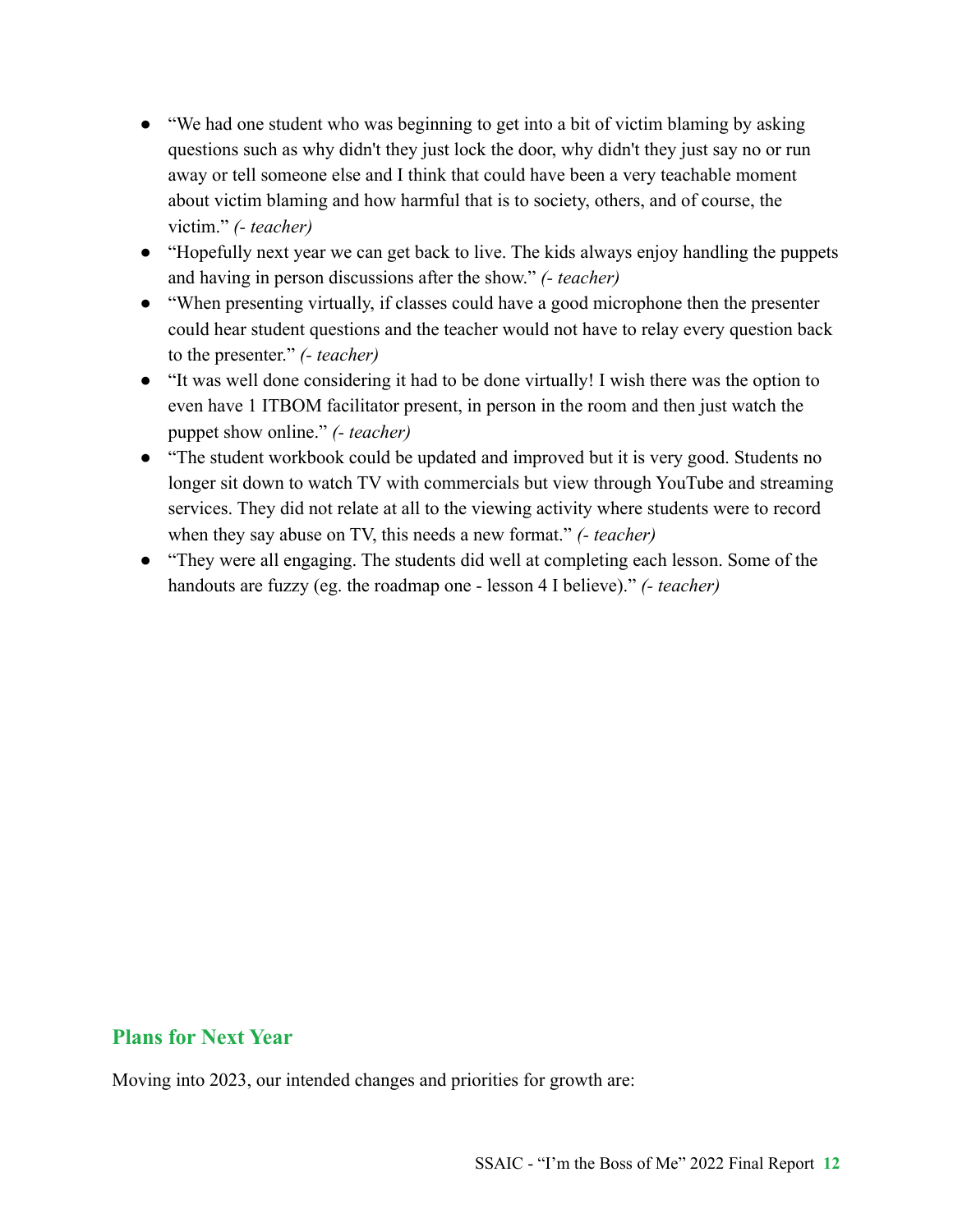- 1. With the success of the virtual presentation format, but keeping in mind the advantages of the in-person presentation, we will look at providing a hybrid model of presentation. Assuming COVID-19 restrictions are lessened, we will continue to schedule only one volunteer facilitator for each show. This facilitator will attend each show in person, presenting "I'm the Boss of Me" to the students utilizing the video recording, and conducting an in-person discussion afterward with a puppet. This model will allow us to:
	- a. Deliver the program more easily with less human resources and staff time required (less training, supervising, management, scheduling and supporting a larger group of volunteers);
	- b. Allow us to deliver the program in a more cost-effective and professional manner with a smaller group of strong volunteers, ensuring consistency in the quality of the program; and
	- c. Allow us to continue providing "I'm the Boss of Me" virtually to schools outside of the Saskatoon city limits.

We recognize that we do lose the hands-on, personalized feel that a live puppet show provides; the small group discussion with the puppet allowed for more intimate discussion and might have made the presentation more memorable for the students.

However, we believe that the benefits of the change outweigh the costs, as the simplified delivery method frees up our staff to engage in other education and outreach activities while still primarily achieving the benefit of the program.

- 2. Prior to our next ITBOM season in 2023, which we anticipate will be delivered using our new "hybrid" model, we plan to make some minor updates to the puppet show script to ensure the content continues to be relevant and relatable to the audience. Incorporating feedback from stakeholders and our own observations and critique of the program, we intend to re-record the puppet show for use in future shows.
- 3. A full update and review of the organization of the lesson plans to ensure they are clearly communicating the main pieces of information in a logical manner. As Lesson 1 and 2 are asked to be taught before the puppet show, we want to ensure that students are getting all of the foundational knowledge they need to get the full impact of the puppet show.

## **Acknowledgements**

"I'm the Boss of Me" would not be successful without the many supporters of the program. Thank-you to Tammy Shircliff from GSCS and Michelle Bembridge and Tyler Bergen from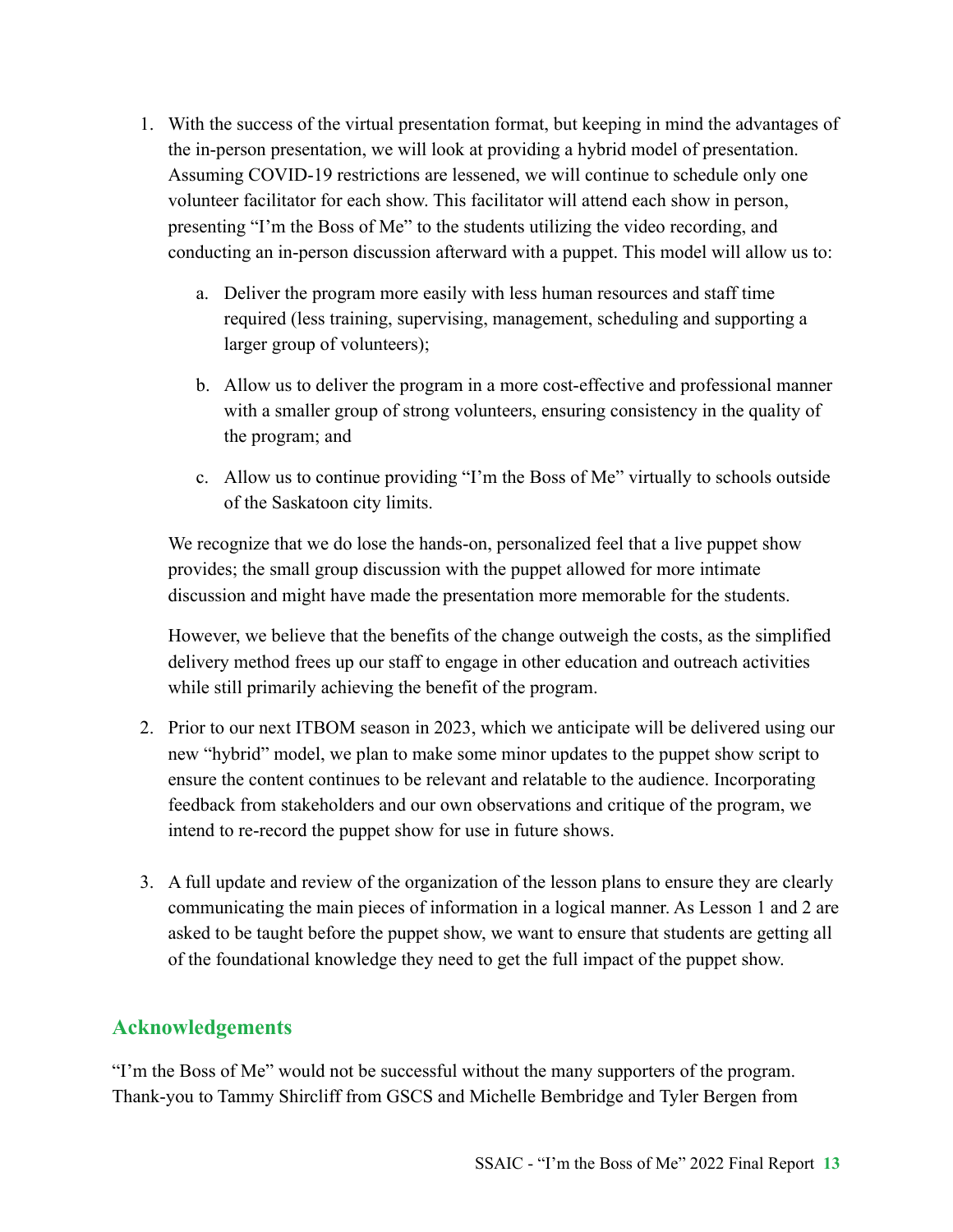SPSD for supporting this program; "ITBOM" would not succeed without their efforts and trust. Thank-you so much to every teacher that takes on the daily work of not only teaching, but encouraging, supporting, and protecting students by providing them with this all-important knowledge, no matter how difficult it may be. We would also like to thank the school counsellors who work alongside the teachers, help book and attend shows, and respond to children who disclose abuse or require additional support. They play such a significant role in supporting students and teachers. We would also like to extend a huge thank-you to Jen, our Assistant Coordinator, for her continued dedication to this program. Her passion for this work and patience with the ongoing adaptations was absolutely critical to our success this year. To our Practicum Student, Ashton, who single-handedly delivered a quarter of our shows this year and improved the delivery model, thank-you. Lastly, a special thanks goes out to all of our facilitators – these past two years have presented new challenges that we could not have faced without your skills and dedication to SSAIC.

#### **2022 "I'm the Boss of Me" Program Facilitators & Puppet Show Performers**

Ashton Thomas Ashley Voinorosky Heather Seidle

Marissa Giesbrecht Mitch Rohrke Niv Narayanamoorthy Saanvi Mital Tiara Jackle

**Program Assistant:** Jennifer Lake **Program Coordinator:** Morgan Price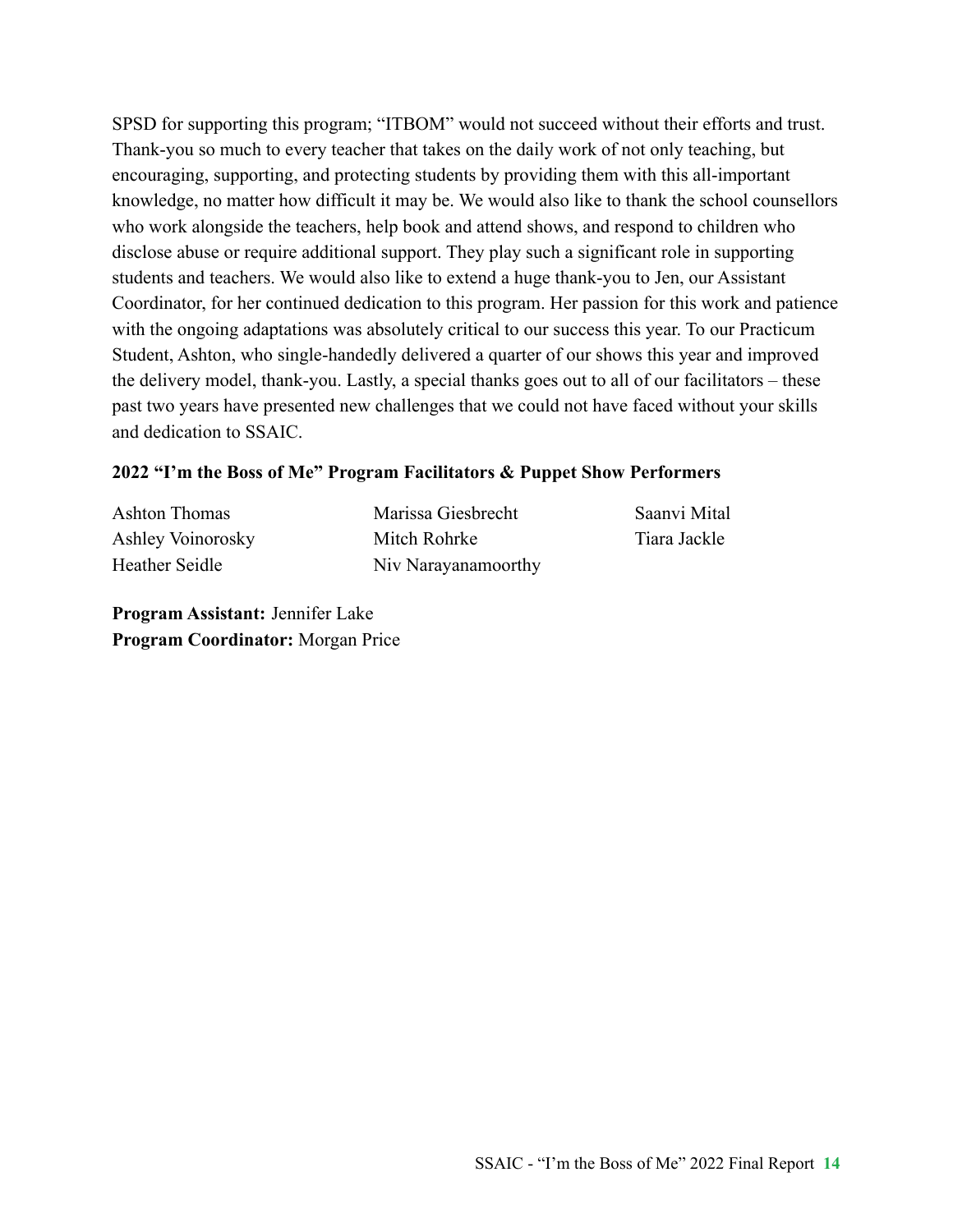# **Appendix**

Teacher feedback on the presentation of the show and program in general (quotes have only been edited for spelling errors):

- "The presentation was very well done."
- "The facilitator did a great job presenting and kept the students engaged."
- "Awesome presentation! Thanks."
- "The presentation was very effective, even in a virtual format."
- "Very clear and thorough explanations."
- "None, Jen was awesome!"
- "The show was presented in a very age-appropriate, digestible way for the students. It breaks down the difficult discussion topics and allows the students to understand the importance of recognizing and communicating about abuse."
- "This is a great presentation. I love the virtual version as I think they do a great job of interacting with the students...you just don't get the small group conversations after the puppet show."
- "She did great! She asked students if they had any questions after!"
- "Great experience."
- "Well done."
- "She was professional and did a great job!"
- "She did a great job of listening to students to understand them over Zoom even when they were far from the microphone."
- "This was a great presentation. I would love to have it in person in the future!"
- "Our presenter was excellent."
- "Our volunteer was excellent! Can't wait for the program to come back into the school instead of through a Zoom!"
- "They did a great job! Super engaging."
- "It was very good. It always is. Unfortunately we had an abrupt ending because of a fire alarm!"
- "The facilitator did a wonderful job presenting the material."
- "It was well done as always."
- "She was great! Interactive and answered all questions well."
- "Very good."
- "The show was virtual, so difficult for the presenter to check in but I was aware from previous presentations what to do in the event of disclosure, etc."
- "Obviously live is much preferred but thanks for keeping the program going virtually."
- "I hope the puppet show can come back into the schools again next year (although I am very glad that the virtual presentation is an option for during Covid)."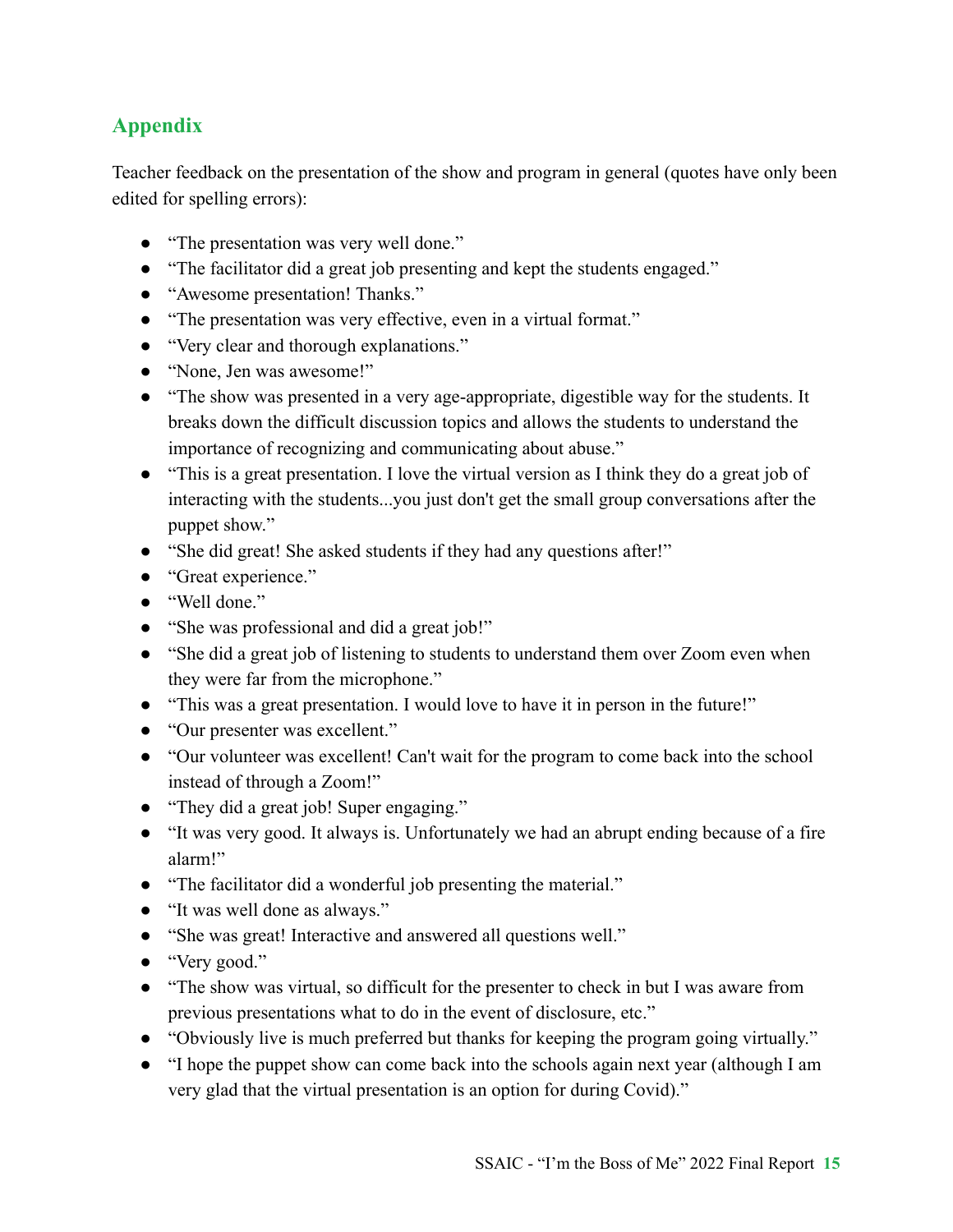- "I think you have done a great job putting together a show with the Covid challenges in place."
- "I think it is always done professionally and sensitively."
- "Very good adaptation to online."
- "My kids always love the snowball portion [of the lesson plans]."

Suggestions for improvement:

- "The student workbook could be updated and improved but it is very good. Students no longer sit down to watch TV with commercials but view through YouTube and streaming services. They did not relate at all to the viewing activity where students were to record when they say abuse on TV, this needs a new format."
- "When presenting virtually, if classes could have a good microphone then the presenter could hear student questions and the teacher would not have to relay every question back to the presenter."
- "They were all engaging. The students did well at completing each lesson. Some of the handouts are fuzzy (eg. the roadmap one - lesson 4 I believe)."
- "It was well done considering it had to be done virtually! I wish there was the option to even have 1 ITBOM facilitator present, in person in the room and then just watch the puppet show online."
- "She was very patient and understanding of our technological issues. We had one student who was beginning to get into a bit of victim blaming by asking questions such as why didn't they just lock the door, why didn't they just say no or run away or tell someone else and I think that could have been a very teachable moment about victim blaming and how harmful that is to society, others, and of course, the victim."

Counsellor feedback on the show in general:

- "While there seemed to be mixed signals with the intended presenter the presentation got picked up by another person who did a fantastic job! The quick work to get things up and running was noted and appreciated."
- "Did a great job."
- "I went to 4 shows and all facilitators were great!"
- "I cover three schools and therefore had many presentations. All of the presenters were wonderful! They did a great job of presenting their information while also balancing the questions and the needs of the specific classes they were working with. They all did a beautiful job of interacting with the students and answering all questions in a factual, age-appropriate manner."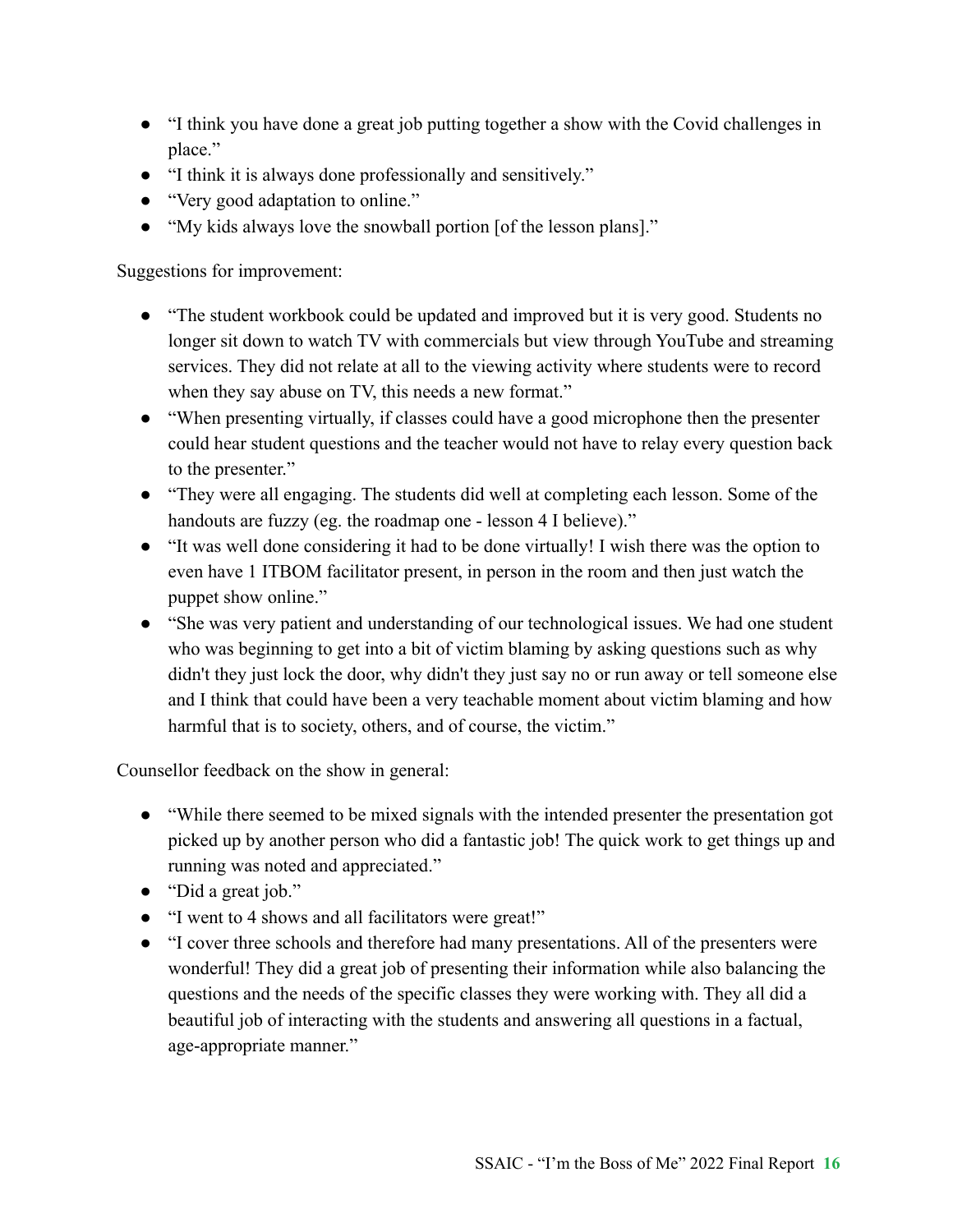- "The narrators are always so well prepared, calm, and work their best to engage the students. I appreciate how patient they all were as the students made their way to the laptop computer to share their answers."
- "Both Jen and Morgan were fantastic! Excellent work."
- "We had the same facilitator in both [my schools] and she was AMAZING. She kept the kiddos super engaged and answered all of the questions throughly! Both teachers loved the presentations and we will look at rebooking for next year."
- "She had a lovely warm and affirming way with the kids. One way to improve: She used some language that was counselling jargon and isn't relatable for Gr 4 students. For instance, she invited students to make space for everyone's feelings and reactions to the content. Gr 4 students are likely to take this language literally, as if it's about respecting others' physical space. It would facilitate students understanding of the concept if she said something like 'let's respect our classmates' thoughts, feelings, and reactions to the puppet show because it's about a difficult topic and everyone might respond differently. Whatever other kids need to do to cope during or after the show is okay, and there are adults here to support anyone who has strong feelings or gets uncomfortable during the presentation'."
- "The presenters did a good job fielding some of the difficult questions from students."
- "Each of the presenters were wonderful and engaging. I sat through 7 ITBOM presentations this school year and I think they were all very well received."
- "Volunteers facilitate these shows? That's a really big volunteering job. I sat in with a few different presenters - can't remember their names. Some were more visibly more comfortable than others. Some knew their information (and were reading less) than others. But overall, a great presentation!"
- "The facilitator was excellent. Although, the presentation was not conducted 'in person' with Covid protocols still in place, the facilitator did an excellent job of interacting with the students. She was an excellent narrator and she was great at inviting students' input and providing answers to their questions. EXCELLENT!!!!"
- "Hoping to see you in person next year:) Very well done, thank you for being flexible and continuing with the show, despite the pandemic. Thank you."
- "A wonderful resource for staff and students to promote the safety and well being of our kiddos! It is invaluable to have this presentation to help children learn about boundaries and how to seek help if they need it!"
- "I really look forward to the in-person sessions. There is a nuance that emerges when the puppeteers are able to sit with the students in the small groups. I find the dialogue to be much richer in the smaller, in person setting."
- "School teams are so grateful. The support you provide removing the shame and bringing awareness to the sensitive topic of abuse is so appreciated."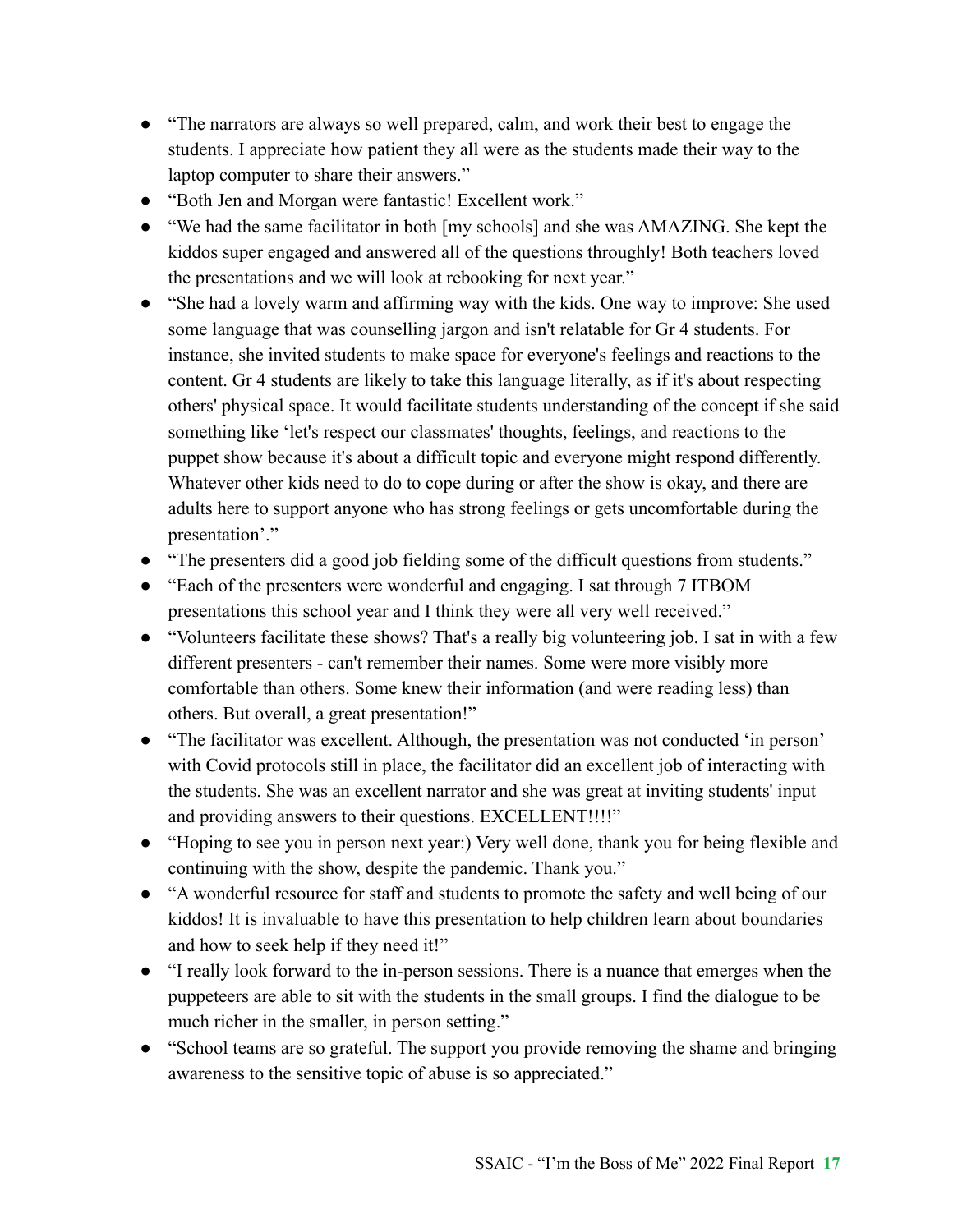- "I was really nervous about having it online, however, the way it was set up was amazing and flowed so easily!!"
- "I really appreciate you presenting this content in a way that was engaging for the kids and anticipated and answered so many of the questions they might have about the topic but not feel comfortable articulating. It really gave voice to the experience of kids who are wondering if anyone else has a story like theirs and how to share it with someone to get help!"
- "The message is so important and I think that the curriculum is good. After many years of watching this I think it would be good to get some input about puppeteering. Its to be more inviting and engaging for the kids."
- "I actually really like it being online. I think it has just as much impact as the in person puppet shows."
- "I've only seen virtual presentations of the puppet show. I'm sure in person would be awesome! Hopefully next year it will at least be an option!"
- "I found the presentation stimulated a lot of discussion with the students. Their comments and questions illustrated the positive impact their experiences from the lesson plans and presentation had on their learning of abuse and, in particular sexual abuse. I will be advising other counsellors and teachers of this age group to participate in ITBOM if it is available next year. Thank you for your work and support in making this program available to students!!!"
- "The package did not include any info that was new to me, but it was thorough and would be a great resource for counsellors who don't have a lot of knowledge or experience around supporting kids who have experienced abuse."

Feedback from our program facilitators:

- "The recruitment process was both welcoming and efficient!"
- "I initially heard about the program through my sister who was previously on the board. I also saw an add on Instagram which prompted me to apply."
- "The program and the recruitment process has changed a lot since I was initially introduced. In my opinion for the better, but because I have been involved with the program for so long I no longer really know their new recruitment process."
- "I appreciated how you took the time to do a training session with everyone, an individual walk through, and then a narration example presentation as well."
- "After going through training, I felt completely prepared to deliver the program successfully!"
- "I appreciated the small group size [in training]."
- "I really appreciate the training process and having a full handbook that lays everything out. I often refer to it even outside of the program dynamics there is a lot of useful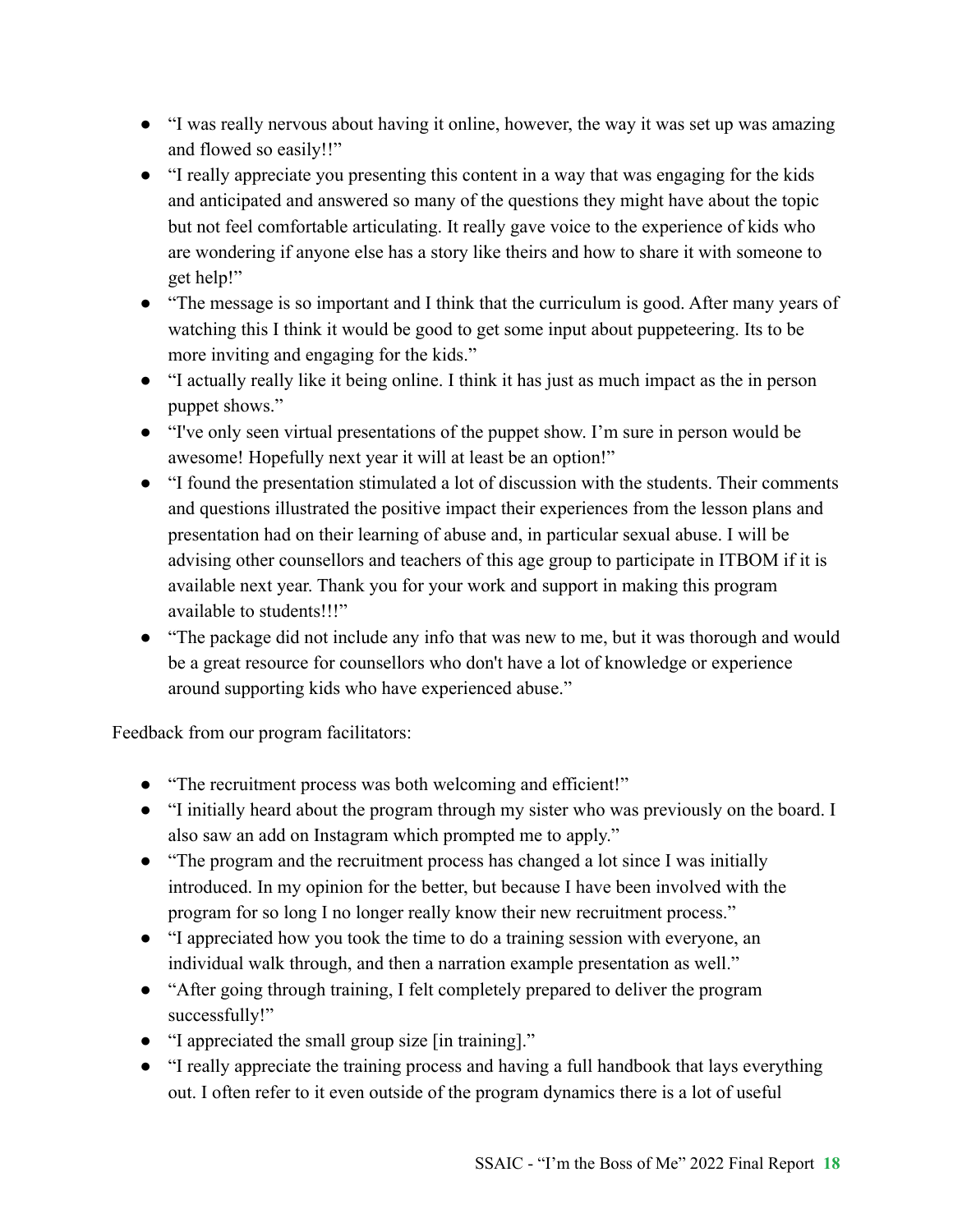information. Morgan and Jen have done an amazing job at not sending us out before we feel ready."

- "Well organized."
- "The booking process was as efficient as it could be when trying to accommodate a larger group of people with different schedules!"
- "Jen is very efficient and great to work with."
- "Having roughly a week to organize my schedule was a huge help, also, Jen and Morgan did an amazing job as far as support went. I always felt like I was kept in the loop."
- "Always felt supported."
- "I felt supported and encouraged throughout the entirety of the program!"
- "When I needed support both Jen and Morgan were available and provided appropriate guidance and feedback."
- "In my opinion the support we received was amazing, whenever there was a technical issue or issue of any other kind Jen and Morgan were always on standby to help through the process whatever that entailed. Knowing we're so fully supported is a main reason I am comfortable continuing with this program year after year."
- "It took me a year or two before I became confidently comfortable with all of the above. By providing an open channel for discussion and support, which I feel Jen and Morgan have done, that really aided in building my confidence and gave me the ability to be more in tune to specifics during discussions with the children."
- "Thankful to be a part."
- "Thank you for such a wonderful opportunity to be a part of this program. I learned a lot about myself and some things from the kids and teachers as well!"
- "I am very impressed with all aspects of the program currently, I look forward to any adaptations that may be made for the future."
- "Everything was really awesome! I think that training could be improved by seeing a show in practice in the classroom to build confidence in the presenters."
- "I think everything was already done so well! One question to potentially add which builds off of the question regarding secrets - is to ask what secrets you should keep from the internet. When differentiating between bad secrets, good secrets, and personal information, I found many kids bring up that you shouldn't share personal information on the internet. Given that internet abuse is mentioned within the definitions, I often built on that students' answer and asked for examples of things you shouldn't share on the internet (name, address, pictures, etc.). I also found that almost all classes had discussed this topic more extensively than other types of abuse, which helped kids feel more comfortable answering other questions and engaging with the discussion."
- "I do really appreciate the way the show was adapted due to Covid, I would love to actually get back into the classrooms as I do feel it is more affective. However, having the option to continue to do shows via correspondence as well I think would enable us to